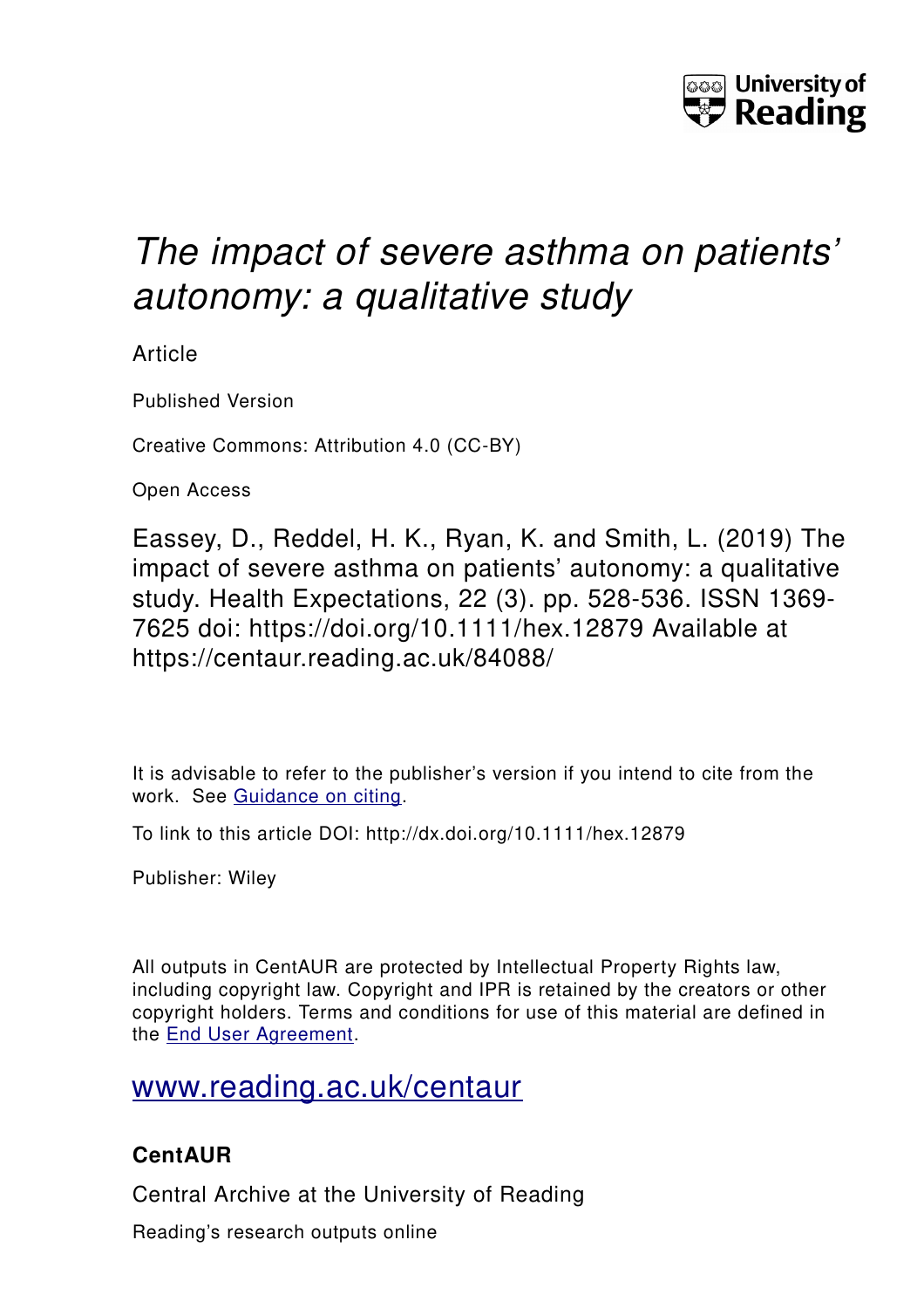## ORIGINAL RESEARCH PAPER

## **WILEY**

## **The impact of severe asthma on patients' autonomy: A qualitative study**

**Daniela Eassey BPharm, (Hons), PhD candidate1** | **Helen K. Reddel MBBS, PhD Professor<sup>2</sup>** | **Kath Ryan BPharm, PhD Professor<sup>3</sup>** | **Lorraine Smith BA, (Hons), PhD Professor1**

1 School of Pharmacy, Faculty of Medicine and Health, University of Sydney, Sydney, NSW, Australia

<sup>2</sup>Woolcock Institute of Medical Research, University of Sydney, Sydney, NSW, Australia

<sup>3</sup>School of Pharmacy, University of Reading, Reading, UK

#### **Correspondence**

Daniela Eassey, School of Pharmacy, Faculty of Medicine and Health, University of Sydney, Sydney, NSW, Australia. Email: [daniela.eassey@sydney.edu.au](mailto:daniela.eassey@sydney.edu.au)

#### **Funding information**

This study was funded through a Seed Grant from the National Health and Medical Research Council Centre for Research Excellence in Severe Asthma, Australia.

## **Abstract**

**Background:** People living with severe asthma may have ongoing debilitating symptoms despite high-dose treatment. Clinical guidelines for severe asthma recommend concepts such as patient centeredness, shared decision making and self-management, at the heart of which lies autonomy.

**Objective:** This study aimed to explore the role of autonomy in patients' narratives about their experiences of living with and managing severe asthma.

**Methods:** In‐depth semi‐structured interviews were video‐ and/or audio‐recorded and transcribed. Data were categorized using a hybrid approach to analysis incorporating both inductive and deductive methods, informed by the self‐determination construct of autonomy. Analysis and comparison across and within categories were conducted to develop final themes.

**Results:** Twenty‐nine face‐to‐face interviews, lasting 1.5‐4 hours, were conducted across Australia. Patients' autonomy was enacted or challenged in a range of situations, such as interacting with health‐care providers, maintaining employment, managing symptoms, and dealing with threats to self‐identity. Two main themes were discerned from the analysis: (a) the desire to live an "unconstrained" life; and (b) preservation of self‐identity.

**Conclusion:** Our findings suggest that autonomy is broader than conventional medical concepts such as decision making and information seeking. Future research should consider these findings when developing and implementing patient‐driven self-management interventions for those living with severe asthma.

#### **KEYWORDS**

autonomy, qualitative study, self‐determination theory, severe asthma

## **1** | **INTRODUCTION**

Asthma is a chronic condition of the lungs, affecting people of all ages. $1,2$  It can range from mild to severe, based on the level of treatment required to control symptoms and prevent asthma attacks. Severe asthma affects 3%-10% of the asthma population.<sup>1</sup> The term severe asthma in clinical guidelines is now formalized as asthma that requires high‐dose treatment for it to remain controlled or that remains uncontrolled despite high-dose therapy.<sup>3</sup> Severe asthma accounts for high morbidity and is estimated to

This is an open access article under the terms of the [Creative Commons Attribution](http://creativecommons.org/licenses/by/4.0/) License, which permits use, distribution and reproduction in any medium, provided the original work is properly cited.

© 2019 The Authors *Health Expectations* published by John Wiley & Sons Ltd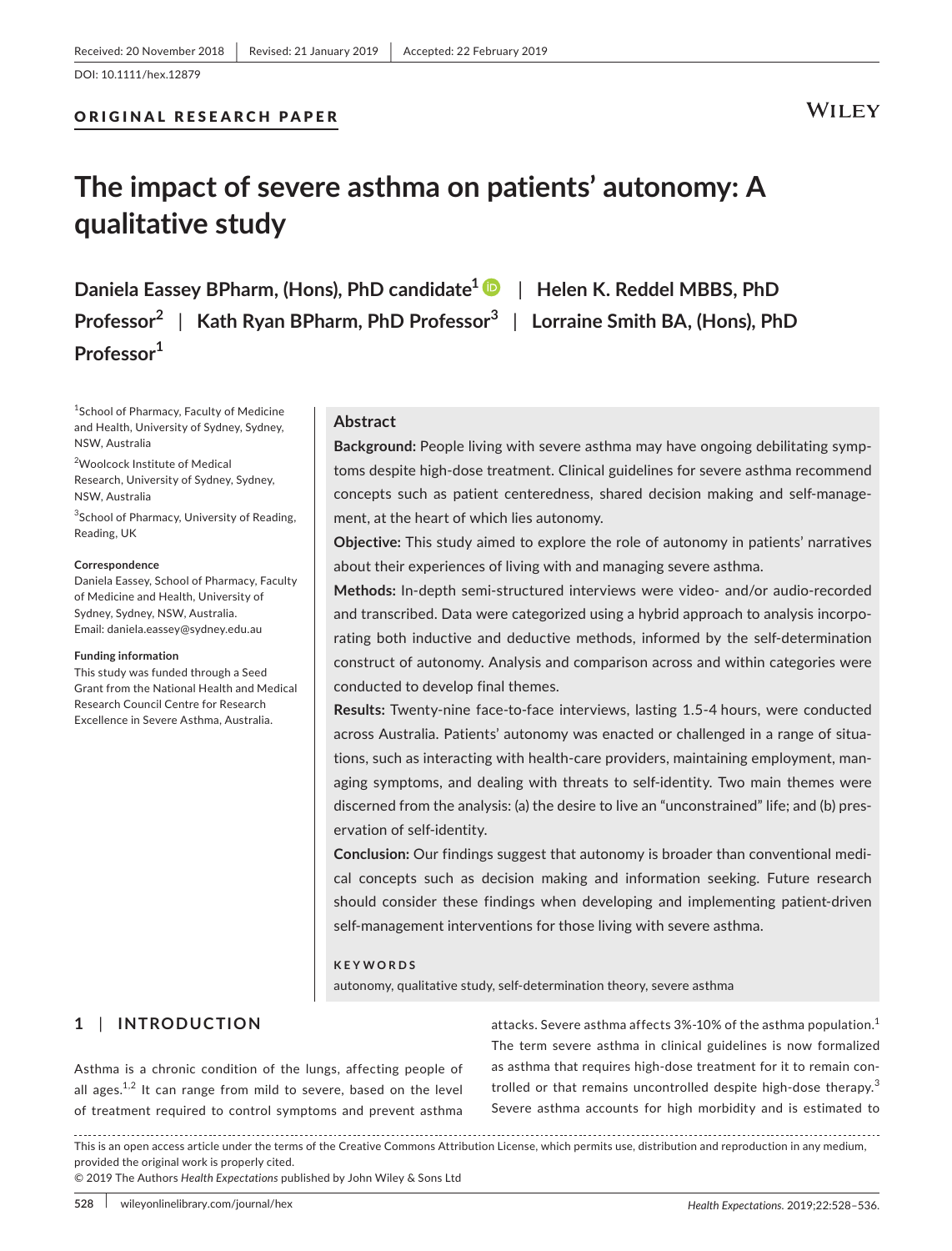contribute half the health-care cost of all asthma.<sup>4-7</sup> A study in the United Kingdom reported that, due to frequent hospitalizations and debilitating symptoms, two in three patients living with severe asthma are unable to hold full-time employment because of their illness.<sup>8</sup>

To improve outcomes for patients with either mild or severe asthma, guidelines emphasize the importance of patient‐centeredness, shared decision making and self‐management. Central to these concepts is autonomy, a term widely used and valued across the health-care literature with no gold-standard definition. Most people prefer autonomy over feeling controlled by someone or something.<sup>9</sup> However, upon acquiring a chronic medical condition, achieving or maintaining personal autonomy might be challenged through the long-term burden of symptoms, treatment and their psycho-social impacts.

Whilst most severe asthma research has been devoted to understanding pathophysiology and biomarkers, and testing novel treatments, some studies have been conducted to promote patient autonomy in asthma, and these have reflected an emphasis on increasing autonomy through education and action plans.<sup>10,11</sup> In the clinical context, autonomy has been defined as the level of involvement patients desire to gain information and make decisions about their asthma.<sup>10</sup> Theoretically, however, autonomy is broader than information seeking and decision making; research in other fields has been conducted to explore these broader aspects.

According to self-determination theory  $(SDT)$ ,<sup>12</sup> autonomy is a concept central to satisfying basic psychological needs for well‐ being, $13$  and is viewed as an intrinsic source of motivation to master one's own destiny, to have control over one's life and behaviour, and to feel self‐directed. Importantly, autonomy aligns with one's values and beliefs, and sense of self or identity.<sup>14,15</sup> Over the past 20 years, autonomy has been explored through studies such as workplace motivation,<sup>16-18</sup> health care,<sup>19,20</sup> physical activity,<sup>21</sup> education<sup>22</sup> and leadership.<sup>23</sup> Whilst such work has examined and tested the efficacy of clinical interventions for diverse issues related to behavioural change, motivation and supporting autonomy, SDT has not been utilized to analyse people's personal experiences of living with a chronic condition and the role that autonomy plays in their day-today lives. In the context of a long‐term and debilitating condition such as severe asthma, even daily activities might present a threat to feelings of personal control, choice and decision making. A recent review identified few studies investigating patients' perceptions of living with severe asthma<sup>24</sup>; these studies focused on the clinical rather than personal aspects of the lived experience of severe asthma. The review highlighted that severe asthma can be disempowering and poses threats to identity and life roles.<sup>24</sup>

The increasing importance and popularity of supporting autonomy in health care,  $25,26$  combined with the paucity of exploratory studies of experiences of living with severe asthma, highlight the need for research in this area. Thus, the overall aim of this study was to explore the role of autonomy in patients' narratives about their experiences of living with and managing severe asthma. As autonomy can be expressed in many forms, we looked for when instances

of volition, exercising autonomy and resisting external sources of control (or not) occurred.

## **2** | **METHODS**

### **2.1** | **Study design**

A qualitative interview approach was chosen for this study because it can provide deep insights and offer rich sources of information. $27$ The research protocol was approved by the University of Sydney Human Ethics Committee (HREC 2015/934).

## **2.2** | **Participants**

Potential participants were invited to take part in the study through their general practitioners or respiratory physicians. The aim was to include participants from different ethnicities, geographical locations and sociodemographic backgrounds. They had to be ≥18 years and diagnosed with severe asthma by a specialist respiratory physician. A trained qualitative researcher (DE) conducted the interviews.

#### TABLE 1 Semi-structured interview guide- sample questions

- 1. Can you take me back to your first memory of having breathing problems?
- 2. Do you remember the early days of living with severe asthma (SA)? Tell me about that.
- 3. What was your reaction to getting a diagnosis of SA? How did you feel about receiving this?
- 4. What have your experiences been of telling family/friends/ colleagues that you have SA?
- 5. To what extent has living with SA impacted on your life? Tell me about a couple of instances of how this impact has affected your life.
- 6. Where or from whom do you find you get the most support?
- 7. What does "support" mean to you?
- 8. What has your experience been of the medications you have had to take for SA?
- 9. Tell me what happens when you go to your Dr?
- 10. How is it decided on what medication/treatment you get?
- 11. How has the distance geographically been a problem in terms of accessing services?
- 12. What does "severe asthma" mean to you?
- 13. How have things changed over the years for you in terms of living with your SA?
- 14. What are your goals? (life goals? asthma goals?)
- 15. What do you think your Drs' goals are?
- 16. What are your biggest concerns?
- 17. To what extent do you feel your condition inhibits you from doing the things you want to do?
- 18. To what extent do you feel you have control over your condition?

19. What does "asthma control" mean to you?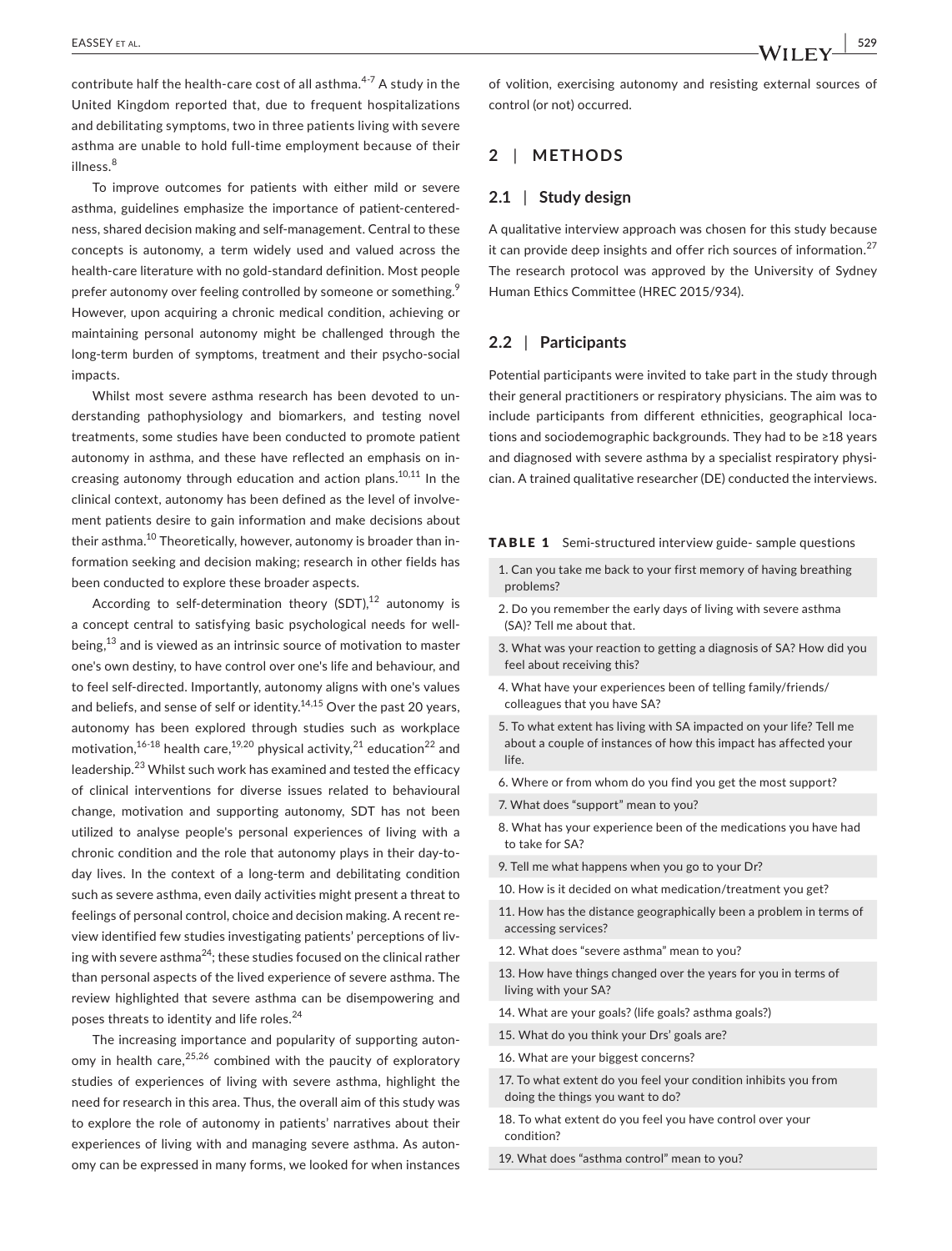



FIGURE 1 Flow diagram for participants included in study

## **2.3** | **Data collection**

The researcher conducted the interviews in the respondents' homes, or elsewhere if preferred. Interviews were collected between October 2016 and May 2018. Interviews were conducted face to face, to explore in depth the individual's experiences and perspectives of living with severe asthma. Participants were asked to tell their own story from the point when they first noticed they had breathing problems. They were encouraged to talk about their experiences of living with this condition, with as little interruption as possible from the interviewer. Interview topics were initially defined from a systematic review of the literature  $24$  but later modified as new themes emerged. Follow‐up open‐ended questions and prompts were used to further explore participants' experiences. An overview of the questions asked during the interview is included in Table 1. The interviews were video and/or audio recorded and then transcribed verbatim. To protect the anonymity of the participants, pseudonyms have been used in place of their real names.

## **2.4** | **Data analysis**

Data analysis was conducted using a hybrid method of thematic analysis, incorporating both data-driven inductive and SDTinformed deductive approaches. $14,15,28$  The SDT construct of autonomy informed the development of a template of codes as a means of organizing text for subsequent interpretation.<sup>28</sup> The transcripts were coded using NVivo software and were read by three members of the research team (DE, LS and KR). During later stages of data collection, the constant comparison method of analysis was applied to continuously compare the views and experiences of participants, and subsequent revision of the coding template.<sup>29</sup> Themes were then developed by DE and LS. This required stepping into more complex territory whereby themes were discerned from the conceptual codes as well as from relationships between the codes.<sup>30</sup> The interpretive analysis was then reviewed by researchers with experience in qualitative research (LS, KR and HR) and in the clinical aspects of severe asthma (HR).

#### **TABLE 2** Characteristics of the participants  $(n = 29)$

|                                                              | $\mathsf{N}$   |
|--------------------------------------------------------------|----------------|
| Age range in years (mean)                                    | 19-74 (52)     |
| Gender                                                       |                |
| Female                                                       | 15             |
| Male                                                         | 14             |
| Time since diagnosis of severe asthma                        |                |
| ≤10y                                                         | 12             |
| >10y                                                         | 17             |
| Cultural identity                                            |                |
| Anglo-Saxon (including Italian, German, Irish or<br>British) | 27             |
| Asian                                                        | $\mathbf{1}$   |
| Persian                                                      | 1              |
| Geographical location                                        |                |
| Metropolitan                                                 | 18             |
| Regional                                                     | $\overline{7}$ |
| Rural                                                        | $\overline{4}$ |
| <b>Employment status</b>                                     |                |
| Employed                                                     | 10             |
| Retired                                                      | 11             |
| Unemployed                                                   | 8              |

## **3** | **RESULTS**

Overall, 205 participant information packs were sent to respiratory physicians and general practitioners to distribute to their eligible patients: 41 reply forms were sent back to the researcher (DE). Twenty‐nine interviews were conducted as of May 2018 (Figure 1). Most of the participants agreed to being video‐recorded. The interviews were 81‐232 (mean 155) minutes in length. Table 2 shows basic demographic characteristics. All participants spoke English fluently. Eighteen reported having at least a high school education.

Our findings show that autonomy was enacted or challenged in a range of situations, such as interactions with health‐care professionals (HCPs), managing symptoms and medications, employment and challenges to identity. Above all, individuals endeavoured to obtain control over their condition and valued their autonomy: *I wasn't going*  to let it beat me. I wasn't going to give in and there were times when I *could've… (Richard, 54‐year‐old man)*.

Our analysis revealed two themes illustrating the ways in which autonomy was enacted, or challenged, in people's experiences of living with severe asthma. These were as follows: (a) *the desire to live an "unconstrained" life*; *and (b) preserving self‐identity* (Figure 2).

## **3.1** | **Living an "unconstrained" life**

Participants described at length how the debilitating effects of their condition, and how expectations of self and others, disrupted their everyday lives and challenged their autonomy. A strong desire to live an *"unconstrained"* life emerged, reflected in two key sources of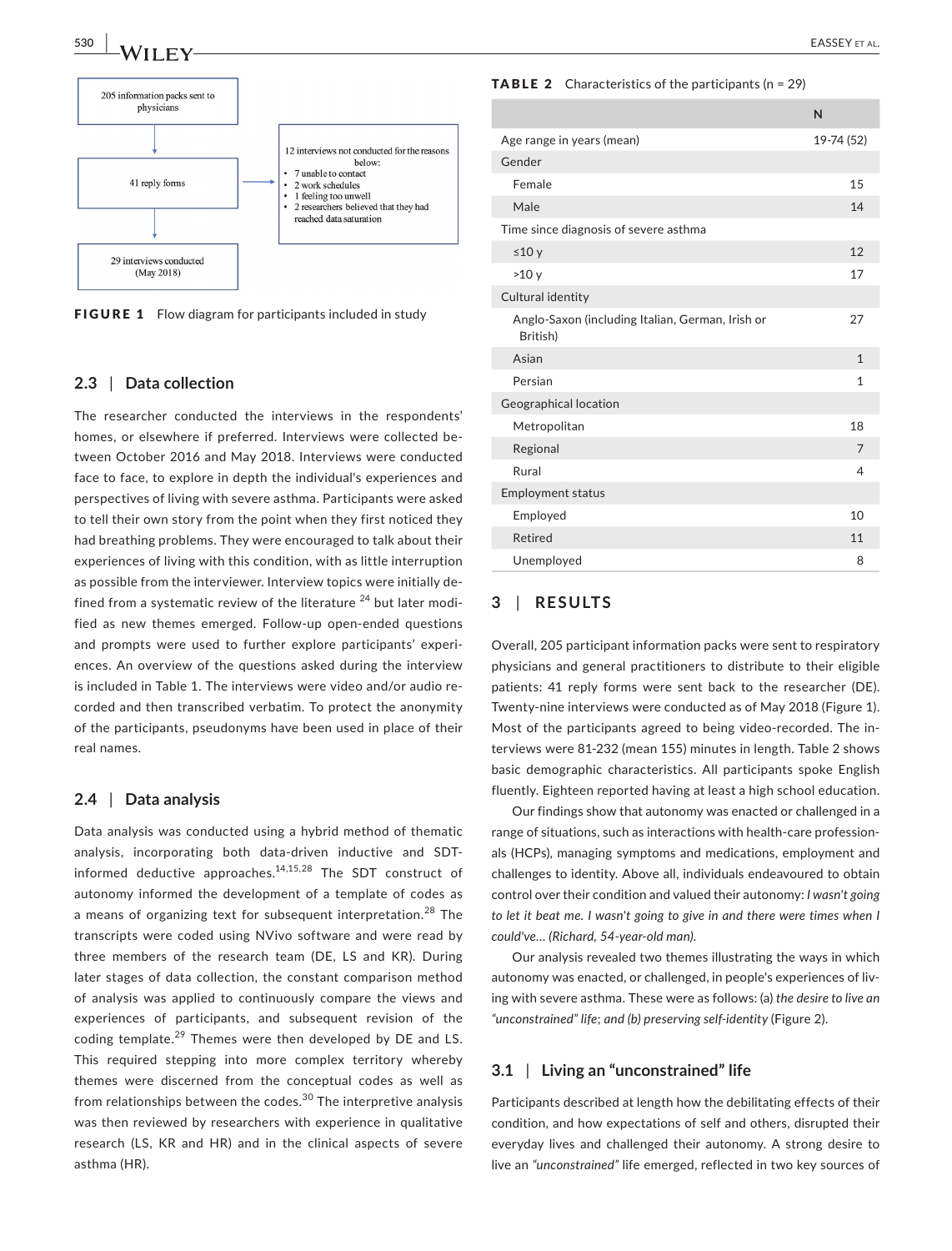autonomy: first, through their interactions with HCPs; and second, through their desire to maintain employment.

## **3.1.1** | **Health‐care interactions**

Making decisions and choosing courses of action regarding their health were most evident amongst participants' experiences with health-care interactions and managing medications. Overall, exercising autonomy was described as being empowering and reassuring, although sometimes autonomy was exercised even when the outcome was unwanted. At times, participants took steps to actively oppose perceived controlling efforts by others, such as HCPs, even if this might not have been in the best interests of their health.

Individuals living with severe asthma valued having a sense of choice over being told what to do and feeling heard by their HCPs. Some described that they needed to feel like they were given a choice and that their values and beliefs were taken into account, before personally endorsing any health‐related behaviours. They also highlighted the importance of self-initiating and regulating these behaviours. Jane reported: *Never give up…If you think there's something wrong, that some‐ one's not saying, speak up. You've seen something [health‐related issue that her healthcare providers didn't pick up] obviously but they didn't take the time to see … speak up. (Jane, 51‐year‐old woman).*

Autonomy was exercised, and challenged, through a range of health-care interactions. Participants felt empowered when their HCPs asked what was important to them and gave them opportunities to make choices over health‐related decisions. As Sarah stated, being able to make choices helped to thwart the helplessness of hospitalizations:

> …the same doctor asked me the same questions on three of my admissions, 'what do you need?' And it was like, I need this, this and this... It makes me powerful. I think when you go to hospital you basically give away all your power a lot of the time. Not because you want to but because you're too sick to bother. So, when you get given it back it's like you've got your power back now, … you're in charge.

(Sarah, 59‐year‐old woman)

Having input into treatment options and knowing about medications and their side‐effects were empowering. To be reliant on health professionals and uninformed was viewed as disempowering:



FIGURE 2 Conceptual diagram of the overarching theme and

…one's empowering and the other one's totally disempowering. It sort of means, I'm relying on the fact that you [doctor] know what you're doing and if you don't, then I don't have a say anyway and sometimes I feel like, well, I think we need to discuss what the side effects are and why I'm taking it.

(Sarah, 59‐year‐old woman)

Being unable to breathe was described as fear‐provoking, challenging their sense of personal control: "*…it's more fear than anything else. Like oh this is bad… yeah that's not a good feeling at all. Especially when you know that like the medication I've taken and that wasn't working." (Ben, 60‐year‐old man)*. At times, the memory of having an asthma attack was a strong motivator to engage in health‐related behaviours and exert personal control. Health‐related behaviours, such as adhering to treatment, increasing physical activity and avoiding triggers, were valued as a way of maintaining a sense of control over severe asthma. For example, Chris reported that he would keep a six‐month supply of his medication as this helped him feel like he was in control of his body; he saw not having plenty of medications as a potential threat to his sense of personal control:

> I'm out of control, I start to worry. But if you've got everything there you need to control it, you don't worry… nothing worse than not being in control of your body, not being able to breathe... (Chris, 66‐year‐old man)

Access and adherence to prescribed medications were perceived as enablers to gaining a sense of control over one's life. For example, Jane had a system which provided reassurance that she could carry out her daily activities:

> I call it lock and load [a term originally used in relation to firearms, later popularised by a John Wayne movie set in World War II] and I normally have one puffer in here [in one pocket] and one puffer in there [in the other pocket]. (Jane, 51‐year‐old woman)

Exercising autonomy, however, in some cases could also symbolize the ultimate loss of personal control and choice. Phil reported that it took him time to come to terms with the diagnosis. He did not understand the severity of his condition, and despite his HCP's advice to not push himself physically on the farm as this may trigger an asthma attack, he exercised autonomy, and as a result of this, he was hospitalized:

> Just couldn't‐couldn't believe it [being diagnosed with severe asthma], I was just super human. I just didn't think, that could ever happen to me…We have a fair few grapes, they're virtually picked at night‐ time…[and] it started to get really, really bad. So, I… barely got home and went into the hospital, and, they put me in intensive care. (Phil, 74‐year‐old, man)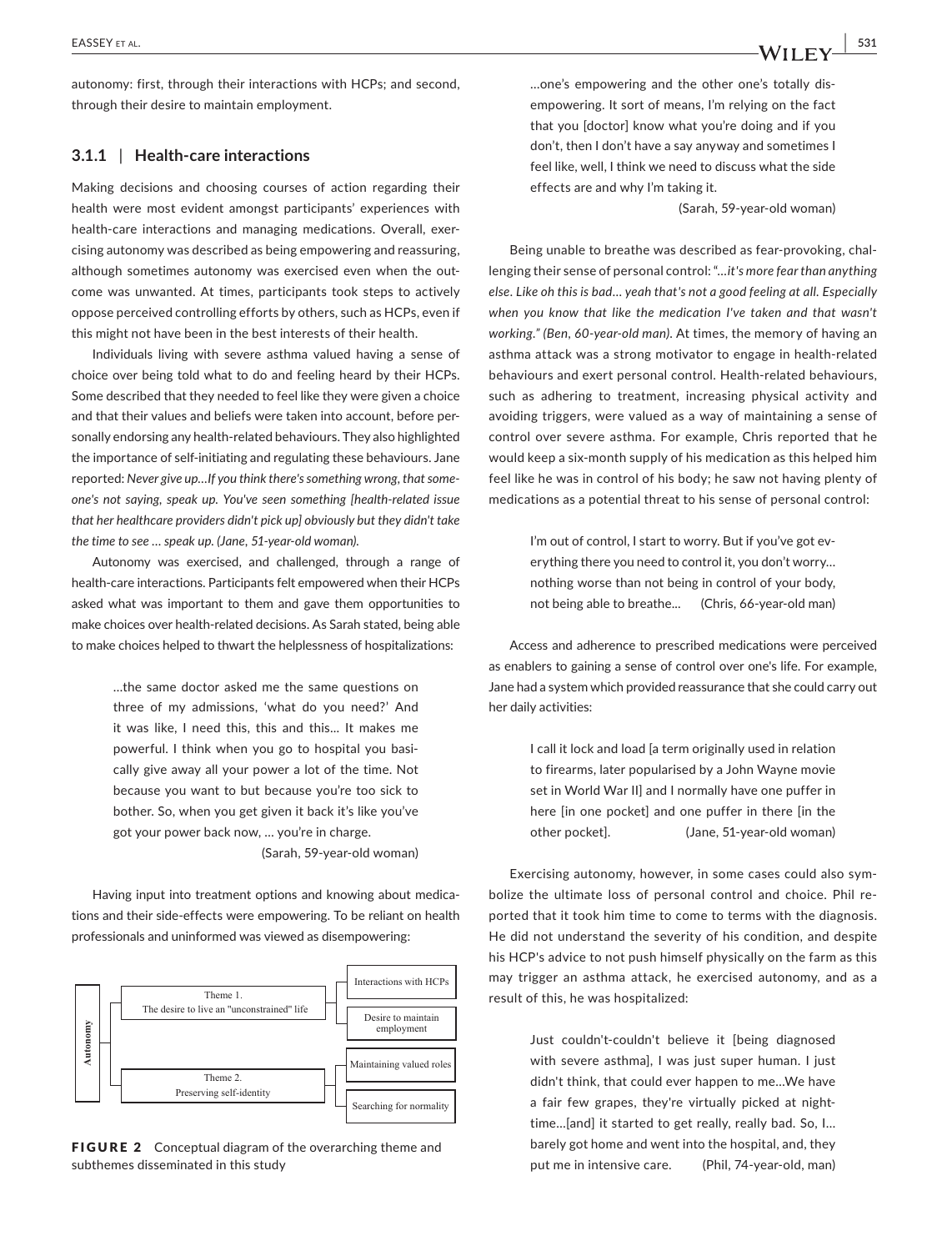Whilst avoiding triggers and adhering to medications helped to provide a sense of control over severe asthma for some participants, for others different aspects of their lives were more highly valued. Asserting autonomy to preserve these, despite the potential health problems that might arise as a result, was evident. For example, Grace reported that her specialist told her not to keep her pet budgerigar (native Australian bird). However, for her this was not an option, as the budgie was part of her family:

> I was told that I was to not have budgies because they carry bird fancier's disease. Yeah but his cage gets kept clean and he runs the house. So, what my specialist doesn't know won't hurt me. (Grace, 41‐year‐old woman)

Rich narratives on the importance of feeling understood, heard and valued by HCPs mainly related to events when participants felt that their views were not considered. In these instances, autonomy was expressed through active "pushing back" behaviours as a way of re‐asserting control. Some reflected on a time when their views conflicted with their physicians' view of what treatment was best for them, and as a consequence took action to assert their autonomy.

> My first specialist said 'oh your condition is bad', and his reaction was to stick me on cortisone medication straight away and...I went back to my GP and said look I wasn't really comfortable with him and I asked to be referred to another one.

> > (Dylan, 65‐year‐old man)

The need to feel recognized by one's doctor as an expert on living with severe asthma was also valued, as was having an equal partnership. Mel expressed that her doctor would become "*aggro*" every time she was hospitalized due to her asthma, and he suggested that she should go into a nursing home. She felt that her views were not considered, and one way of exercising her autonomy was to "train" her doctor:

> I'm training him [general practitioner]. Um, certainly not an equal partnership no but…‐‐ I‐I tell people I'm trying to train him and to be quite honest I think I am. I think there is a lot of things he doesn't understand… they don't like anyone that is an expert over them…we are the ones that live with it.

> > (Mel, 66‐year‐old woman)

### **3.1.2** | **Employment**

Maintaining employment whilst living with severe asthma was a highly valued aspect of life, but the debilitating effects of the condition were a constant threat to people's capacity to work. Many examples emerged of participants pushing their physical limits, improving fitness, planning ahead, and resisting perceived controlling efforts by others. These autonomous actions helped to preserve a sense of productivity and contribution to society and maintained social ties. Sometimes severe asthma "won," and employment was no longer an option. Dylan reported that there were days he should have stayed home due to his condition, but he decided to push through and go to work*:*

> I never took as much sick leave as I should have unfortunately. I left the bank with over a year's worth of sick leave accumulated. Being manager of the department, I felt I had to be there as often as possible and I know I should not have been there certain days. (Dylan, 65‐year‐old man)

Other participants viewed going to work as not allowing severe asthma to control their lives. Joseph reported that even when his severe asthma was flaring up, this did not stop him from going to work:

> I am a very hardworking person. Normally even when I am sick, next morning I'll try to do my job, because I'm a very responsible person…. I feel if I stay at home and do nothing, I feel worse, even my body becomes worse. (Joseph, 70-year-old man)

Threats to individuals' autonomy were also evident and emerged as not being able to have a choice and feeling like the condition had intruded in their life. For example, Jane reported that work (physiotherapist) was a big part of her life to the point that despite regular hospitalizations she had her uniform in the car and would still go to work. It was *getting incredibly incredibly difficult… [and I had] to reduce the types of patients [I] was seeing*, she had to turn down patients who came in sick, so work was *much more of a risk*. Eventually, she had to stop working and *life became very reduced*.

Despite HCPs' recommendations to cease work in a participant's preferred occupations, participants resisted these external efforts to control. Hugh (chef) reported that his HCP told him to give up work, but he felt that this advice *was kind of belittling…it was kind of insulting when he said, you know, you can't do this, you need to be more realistic* (*Hugh, 19‐year‐old man)*. Despite acknowledging that he lives with an unpredictable condition and recognizing his specialist's recommendations, he was not prepared to give up his profession and responded with: *I'll take my chance*. Acting autonomously, even when that involved resisting controlling efforts of expert others, and the possibility of poor health, enabled this young person to have a sense of purpose.

## **3.2** | **Preserving self‐identity**

Autonomy was enacted and challenged at times to preserve "self‐ identity." For some, having their identity embedded within the illness provided periods of psychological vulnerability and loss of personal control. This was often due to severe asthma challenging the unity between the body and self. At times, participants described that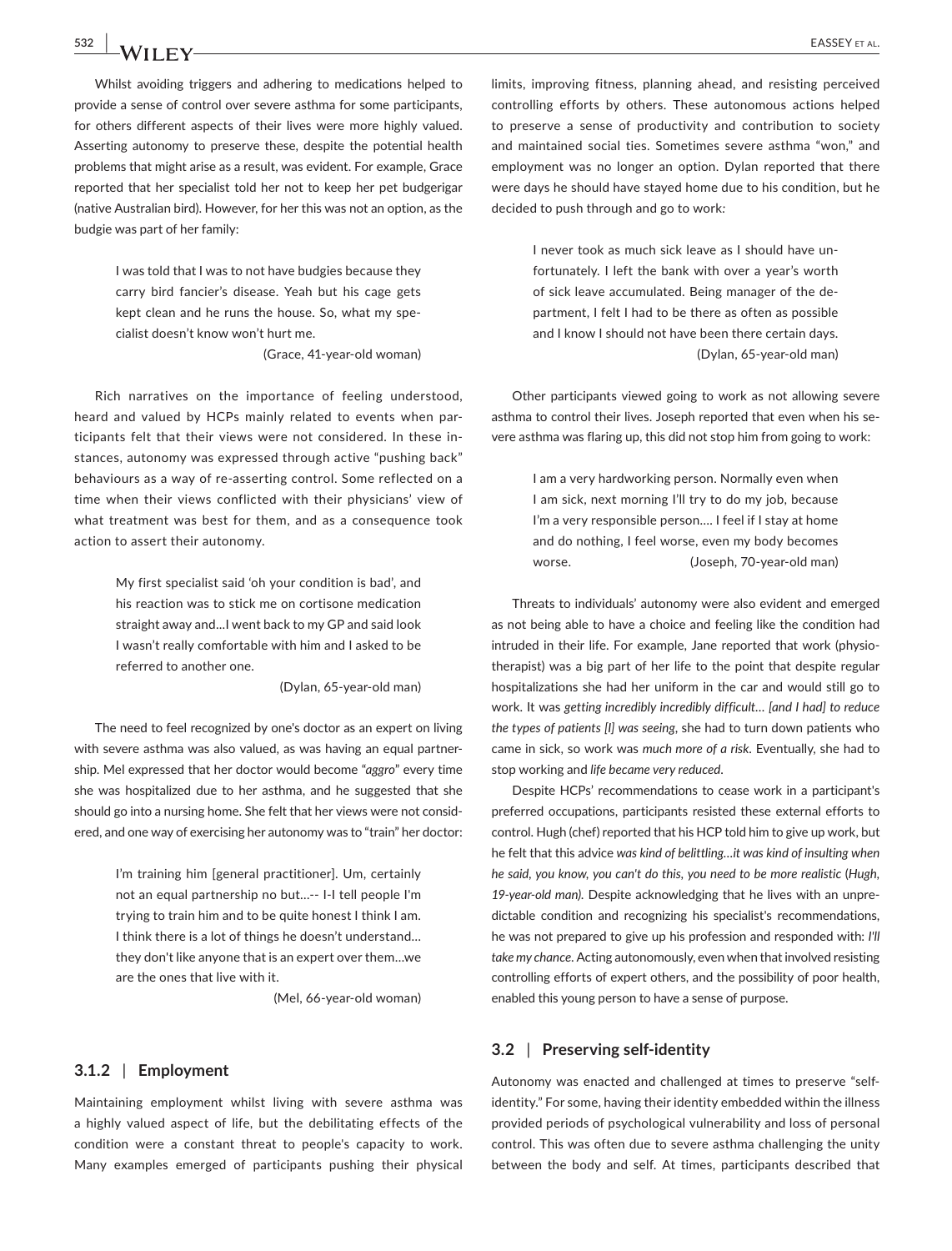when they felt their identity confronted by the illness they would "push back" to limit the effects of the illness on self. Self‐identity was represented by being able to maintain valued roles, preserve their sense of "normality," or for some, search for a "new normality.".

### **3.2.1** | **Maintaining valued roles**

Notions of self‐identity, maintaining valued roles and autonomy were inextricably linked. The debilitating effects of severe asthma were a constant threat to people's sense of identity, yet there was a strong desire to maintain valued roles. Many examples emerged of individuals not surrendering their self to the illness and, instead, finding ways to preserve their roles. For example, Donna identified herself as a mother of two daughters, however, being in and out hospital due to severe asthma challenged her identity as she felt she could not always fulfil the role of being a mother.

> You've got kids that want to play with you, and you can't. And the worst thing has been the amount of times I have been in hospital when it's my kids' birthdays or I've just been too sick… we try and make up for it, you know, I buy way too much stuff to try and make up for it…our big purchase was we bought them a trampoline, and that cost a fortune. Thank you credit card. (Donna, 39‐year‐old‐woman)

Another participant, Phil, a third‐generation farmer who owned eight farms, valued the ability to preserve a multigenerational family legacy whilst living with severe asthma. He compared his HCPs as experts in their field to him being the expert in farming *…they're the professionals, they're the equivalent of Phil of farming, I know anything in farming….* He spoke at length about how he would always preserve his identity of being a farmer and would not let his condition get in the way: *I started when I was 15, so. Uh, just farmed all me life… I'm doing what I love to do, and, uh, the alternative to that, take it away from me, and I definitely will die. So, there's no way I'm going to give up what I'm doing. (Phil, 74‐year‐old, man)*.

### **3.2.2** | **Searching for normality**

Receiving the diagnosis of severe asthma was overwhelming and challenged participants' autonomy and sense of identity. Participants recounted working towards preserving parts of their life that had preceded the diagnosis of severe asthma, including engaging in activities and socializing. Exercising autonomy was tied up with acquiring a sense of volition and preserving a sense of "normality." Jane described that, prior to being diagnosed with severe asthma, she defined having a "normal" life as being an active person, enjoying the outdoors and being independent: *I was living like normal…. I used to dance. I used to pick fruit. I used to mow lawns. I used to be able to take care of myself.*  Since being diagnosed with severe asthma, she described struggling to define her identity. However, one way of exercising her autonomy was by being *realistic* and, rather than surrendering to the illness, preserving normality by doing things at a slower pace:

I'll be realistic …being able to travel, to be able to go fishing, being able to cook around the campfire, being able to look after myself, still being able to help people that's been a big thing for me and I've lost that…I've got to do something whether it be you know I might try to cook dinner and fail at it but if I don't try, what am I going to do? Sit here and mourn away.

(Jane, 51‐year‐old woman)

Autonomy was also enacted when trying to search for a new normal. Resetting normality required negotiation and reconceptualization of a normal life by incorporating the illness. For example, Richard stated that because he had severe asthma, his father, a farmer, had to sell the farm: *It would much have affected our whole family. I should have been a fourth‐gen‐ eration farmer. So, it changed our whole family.* This challenged his identity, and at times, he compared what he perceived as a "normal life" to the way he now lived. The shift in his identity and the struggle for self-preservation involved an ongoing process of negotiation to find a new "*normal*.".

> A normal life would be being…able to work in a normal job for the rest of your life, being able to afford to pay your mortgage, being able to afford to do all those things that money comes with. I've still got as normal a life as I can. I've got friends, I've travelled, I've got my home, which I'm still paying… I had to beat it to still be here. I've still got it [severe asthma], but it's like we've reached an agreement.

> > (Richard, 54‐year‐old, man)

Efforts to preserve "*normality"* had an impact on emotional, physical and mental health. Individuals expressed that, despite their illness, they had been able to maintain autonomy by doing things such as home chores or gardening at a slower pace, but at a physical and emotional cost. Archie still attempted to accomplish physically demanding tasks to maintain autonomy. This resulted in him feeling both physically weak and emotionally drained:

> I just want to be left alone. I just want to sit in the corner of the couch and, and I'll sit there for a week…I helped the guy next door…he didn't know how to build a little retaining wall…I was just sopping sweat and he goes, 'what's wrong with you?" And like I was just dripping wet and couldn't breathe and just using the, the puffers. And it wasn't a, a big job to do. But… so you're just embarrassed...

> > (Archie, 58‐year‐old, man)

## **4** | **DISCUSSION**

The purpose of this study was to examine in depth the role of autonomy amongst those living with severe asthma. To the author's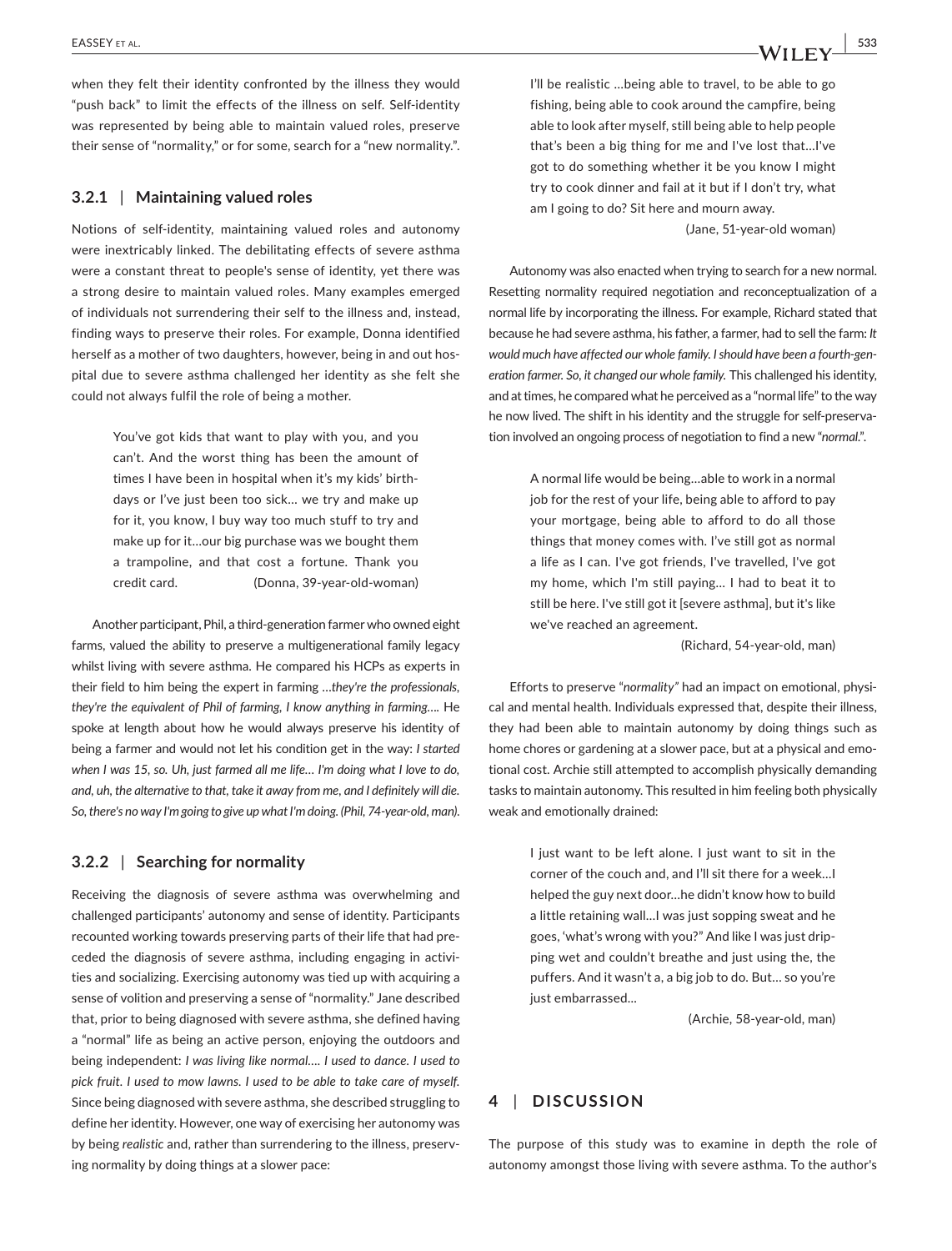knowledge, this study has provided the first insights into the role of autonomy in people's experiences of living with this condition. We argue that autonomy was challenged and enacted in efforts to: (a) *live an "unconstrained" life:* this was influenced by participants' interactions with HCPs and desire to maintain employment; and (b) *preserve self‐identity:* participants sought to maintain their valued role and strived for "normality."

In the words of Dworkin. $^{31}$  autonomy means endorsing one's actions at the highest level of reflection; this is one of the main defining aspects of autonomy in SDT. It is crucial to autonomy that individuals feel that they can raise questions and identify or reject reasons for which they will act upon a decision, with no external influences such as manipulation or pressure from anyone else.<sup>31</sup> Our findings highlight the challenges people living with severe asthma face to preserve their autonomy to live an *"unconstrained"* life. One such challenge was how individuals described the importance of having a sense of choice over being told what to do, and feeling heard by their HCPs. Previous research has also uncovered various threats to autonomy such as HCPs' often paternalistic approach to treatment, both in severe asthma<sup>24</sup> and in chronic illness in general.<sup>32</sup> Similarly, patients with other chronic conditions also appreciate when HCPs support their personal autonomy.<sup>33</sup> Naik et al<sup>34</sup> expanded the concept of autonomy and recommended strategies to support patients who struggle with "executive autonomy"—the capacity to carry out treatment plans. Self‐determination theory research has highlighted the importance of supporting patient autonomy in health‐related decisions.<sup>9,12,13,19</sup> According to Deci and Ryan et al,<sup>13</sup> this improves motivation for making health‐related behaviour changes. Health professional support for autonomy by empowering patients with severe asthma, hearing their concerns and giving them choice helps thwart feelings of powerlessness and helplessness.

Current guidelines suggest broadening the traditional biomedical approach of health care by encompassing patients' needs and values.<sup>35</sup> Our study has highlighted that the use of narratives can help to further understand the impact of severe asthma on patients' experiences of personal control, choice and decision making. Previous studies examining health‐care workers' views on practising holistically reported barriers to involving patients, including time constraints.<sup>36-38</sup> However, according to Kalitzkus et al,  $39$  allowing a narrative flow in the consultation enables self‐reflection on daily practice and improves patient‐physician relationships without necessarily requiring a lot of time.<sup>39</sup>

Whilst adhering to medications and feeling supported by HCPs provided a sense of control over severe asthma for some participants, other valued aspects of their lives could take precedence. Our findings highlight that maintaining employment whilst living with severe asthma was a highly valued aspect of life. Research has shown that people living with chronic illnesses continually negotiate autonomy in their daily activities and in their relationships. $32,40$  Our study participants would push their physical limits, plan ahead and resist any perceived controlling efforts by others in order to live a life where they could either maintain employment or preserve their sense of productivity. A UK study reported that due to the unpredictable

nature of severe asthma, two-thirds of patients were unable to hold full-time employment.<sup>8</sup> However, our findings go beyond those of previous studies that describe the impact of severe asthma on an individual's life $8,24,41$  and demonstrate how autonomy was enacted by people with severe asthma to preserve a sense of productivity and contribution to society.

This study has important clinical implications for HCPs in identifying and understanding the day‐to‐day psychological and physical challenges patients face to support self‐management and maximize quality of life. The constant challenge of having difficulty breathing despite adhering to treatment triggered strong emotions such as fear and panic. It became clear that participants were constantly battling the tension between both exerting and losing personal control. On the one hand, the memory or anxiety associated with having an asthma attack was a motivator to exert control and engage in specific health‐related behaviours to control symptoms. On the other hand, the experience of severe breathlessness represented a loss of personal control, resulting in fear-provoking emotions. Studies have shown that anxiety and depression are common amongst people living with severe asthma.<sup>42-44</sup> A study by McDonald et al<sup>45,46</sup> reported that anxiety was 1.4 times more common, and depression 3.3 times more common, in people with severe compared with non‐severe asthma.

Our findings highlight that, despite challenges to autonomy, patients had a strong desire to preserve their identity. This resonates with the work by Corbin and Strauss,  $47$  Bury $48$  and Charmaz $49$  on biographical disruption, where they describe that living with a chronic illness assaults the body and disrupts a sense of wholeness of self. Our study highlights that for some, in the context of biographical disruption, the onset of severe asthma brought about a "major kind of disruptive experience."48 For others, however, it triggered autonomous actions to preserve or reconstruct their identity as a means of reorientating their lives. Furthermore, enacting autonomy by incorporating severe asthma fully into their identity was a way to maintain or reset normality. Moreover, looking at the narratives of people's experiences of living with severe asthma through the lens of autonomy has the potential to further our understanding of the complex ties between the experiences that embody the shifts in identity and the psychological efforts required to unite the body and self.

Preserving the "self" in severe asthma becomes harder when there is a constant struggle to fight the debilitating physical effects of the illness and side‐effects of its treatment, and the identifications that come with the diagnosis. When trying to maintain and preserve "self" in the face of illness, individuals acknowledged the emotional cost associated with their efforts in preserving "normality." Previous quantitative and qualitative researches on patients' experiences with severe asthma note that its debilitating and unpredictable symptoms, the side-effects of treatment and the burden on their quality of life can ultimately have emotional consequences, 41,50,51 but there is a lack of in‐depth psychological research furthering our understanding of *how* people living with severe asthma perceive their condition and *how* they behave when challenged in a range of situations. Our findings attempt to broaden and challenge the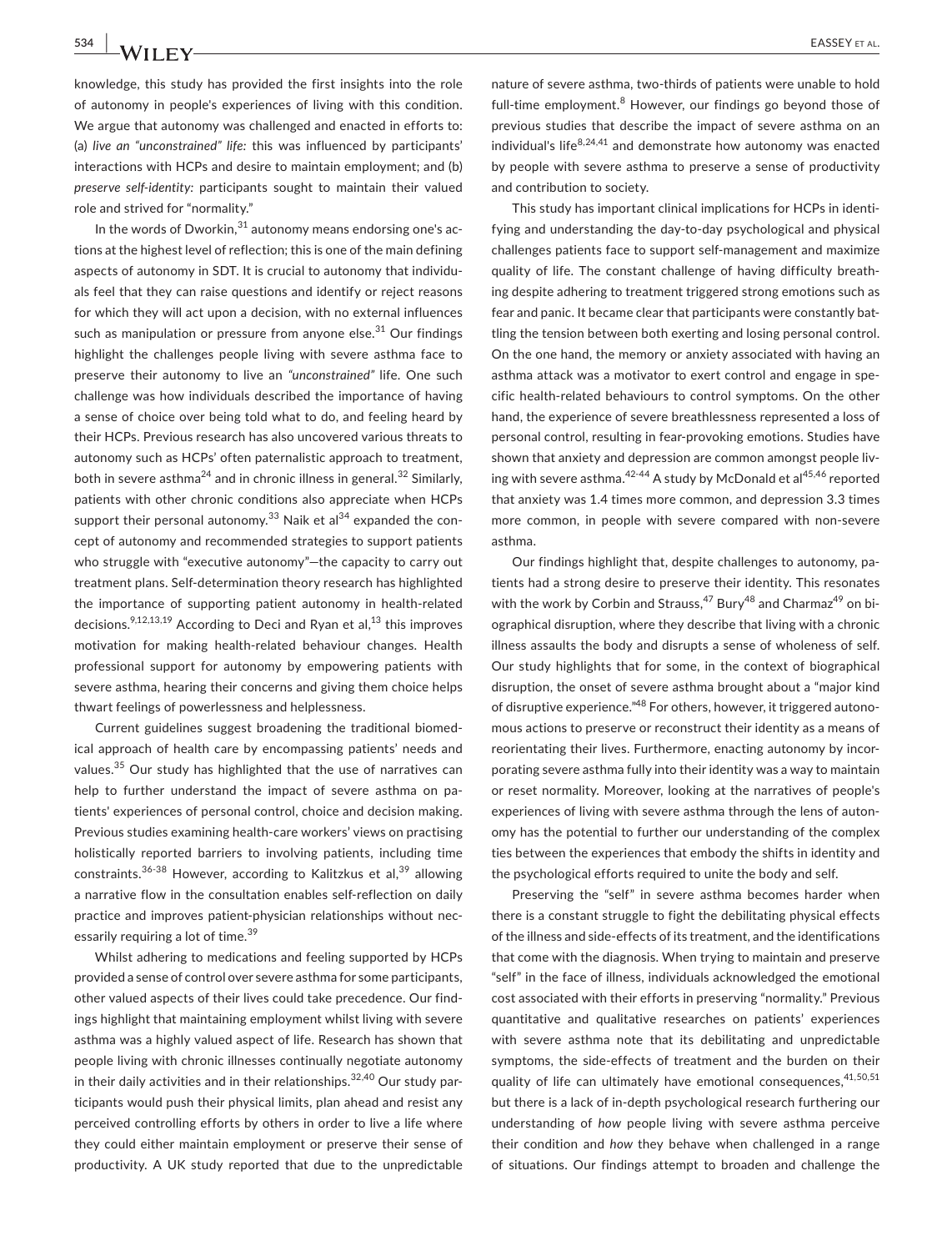biomedical model, and highlight that asserting autonomy to preserve their sense of "normality" and sense of self might also lead to unwanted outcomes. This suggests that exploring the individual's perspective could be used to further understand the psychological impact of living with severe asthma.

## **5** | **STRENGTHS AND LIMITATIONS**

Strengths of the study include its rigorous qualitative methodology and the use of a theoretical frame of reference. The interviews were conducted face to face to build a relationship, and to facilitate openness and in‐depth discussions. Using a narrative illness approach, participants controlled the structure, length and content of the interviews. Their stories showed how people living with severe asthma accounted for their individual experiences of illness and health care. This revealed a range of significant psychological, emotional and physical elements of living with a debilitating condition. There are several limitations to acknowledge. First, our participants did not reflect the ethnic diversity in the Australian population; however, this might reflect access to specialist care, as 85% of patients registered in the Australian Severe Asthma Web‐based Database were Caucasian.<sup>52</sup> In addition, qualitative researchers do not aim for generalizability but for transferability,<sup>53</sup> that is parallel to external validity or the extrapolation of findings to similar situations. Second, participants were invited to take part in the study through their general practitioners or respiratory physicians. This could have influenced patient selection; however, our study criteria included the current international guidelines definition of severe asthma, $^3$  which requires investigation by a clinician to exclude common modifiable causes of uncontrolled asthma. To counter possible influence, prior to the interview, participants were advised that what was said during the interview would not be shared and would have no effect on their relationship with their health‐care providers.

## **6** | **CONCLUSION**

This study has advanced our knowledge in understanding the complex dynamics of patient autonomy in contemporary medical practice, using the narratives of people living with severe asthma. Using the SDT as a framework allowed us to question assumptions made within the biomedical model about people's experiences of living with severe asthma and their associated behaviours. It has improved our understanding by identifying alternative ways of supporting patient's self‐management. Given that the majority of research aimed at developing policy and practice for severe asthma describes the need to promote patient autonomy, our findings suggest that autonomy is broader than the conventional concepts in asthma literature of decision making, information seeking, symptom management and adherence to treatment. Participants demonstrated that autonomy was enacted to maintain their values and beliefs, as well as during the process of preserving their

self-identity. The findings of this study should be considered when developing and implementing patient‐driven self‐management interventions for those living with severe asthma.

#### **ACKNOWLEDGEMENTS**

The authors would like to thank all participants and the health‐care providers involved in recruitment. This study was funded through a Seed Grant from the National Health and Medical Research Council Centre for Research Excellence in Severe Asthma, Australia.

## **AUTHORS' CONTRIBUTION**

All authors contributed to the conception and design of the study. DE was involved in acquisition of data. All authors performed analysis and interpretation of data. DE drafted the article. All authors were involved in revision and final approval of the article.

## **ETHICAL STATEMENT**

The research protocol was approved by the University of Sydney Human Ethics Committee (HREC 2015/934).

## **ORCID**

*Daniela Eassey* <https://orcid.org/0000-0002-9164-9205>

### **REFERENCES**

- 1. Papi A, Brightling C, Pedersen SE, Reddel HK. Asthma. *Lancet*. 2018;391(10122):783‐800.
- 2. Masoli M, Fabian D, Holt S, Beasley R. The global burden of asthma: executive summary of the GINA Dissemination Committee report. *Allergy*. 2004;59(5):469‐478.
- 3. Chung KF, Wenzel SE, Brozek Jl, et al. International ERS/ATS guidelines on definition, evaluation and treatment of severe asthma. *Eur Respir J*. 2014;43(2):343‐373.
- 4. Sullivan SD, Rasouliyan L, Russo PA, Kamath T, Chipps BE, Tenor Study Group. Extent, patterns, and burden of uncontrolled disease in severe or difficult‐to‐treat asthma. *Allergy*. 2007;62(2):126‐133.
- 5. McDonald VM, Maltby S, Reddel HK, et al. Severe asthma: Current management, targeted therapies and future directions‐A roundtable report. *Respirology*. 2017;22(1):53‐60.
- 6. Sadatsafavi M, Lynd L, Marra C, et al. Direct health care costs associated with asthma in British Columbia. *Can Respir J*. 2010;17(2):74‐80.
- 7. O'Neill S, Sweeney J, Patterson CC, et al. The cost of treating severe refractory asthma in the UK: an economic analysis from the British Thoracic Society Difficult Asthma Registry. *Thorax*. 2015;70(4):376‐378.
- 8. Heaney LG, Brightling CE, Menzies‐Gow A, Stevenson M, Niven RM. Refractory asthma in the UK: cross‐sectional findings from a UK multicentre registry. *Thorax*. 2010;65(9):787‐794.
- 9. Chirkov V, Ryan RM, Kim Y, Kaplan U. Differentiating autonomy from individualism and independence: a self‐determination theory perspective on internalization of cultural orientations and well‐ being. *J Pers Soc Psychol*. 2003;84(1):97‐110.
- 10. Gibson PG, Talbot PI, Toneguzzi RC. Self‐management, autonomy, and quality of life in asthma. *Chest*. 1995;107(4):1003‐1008.